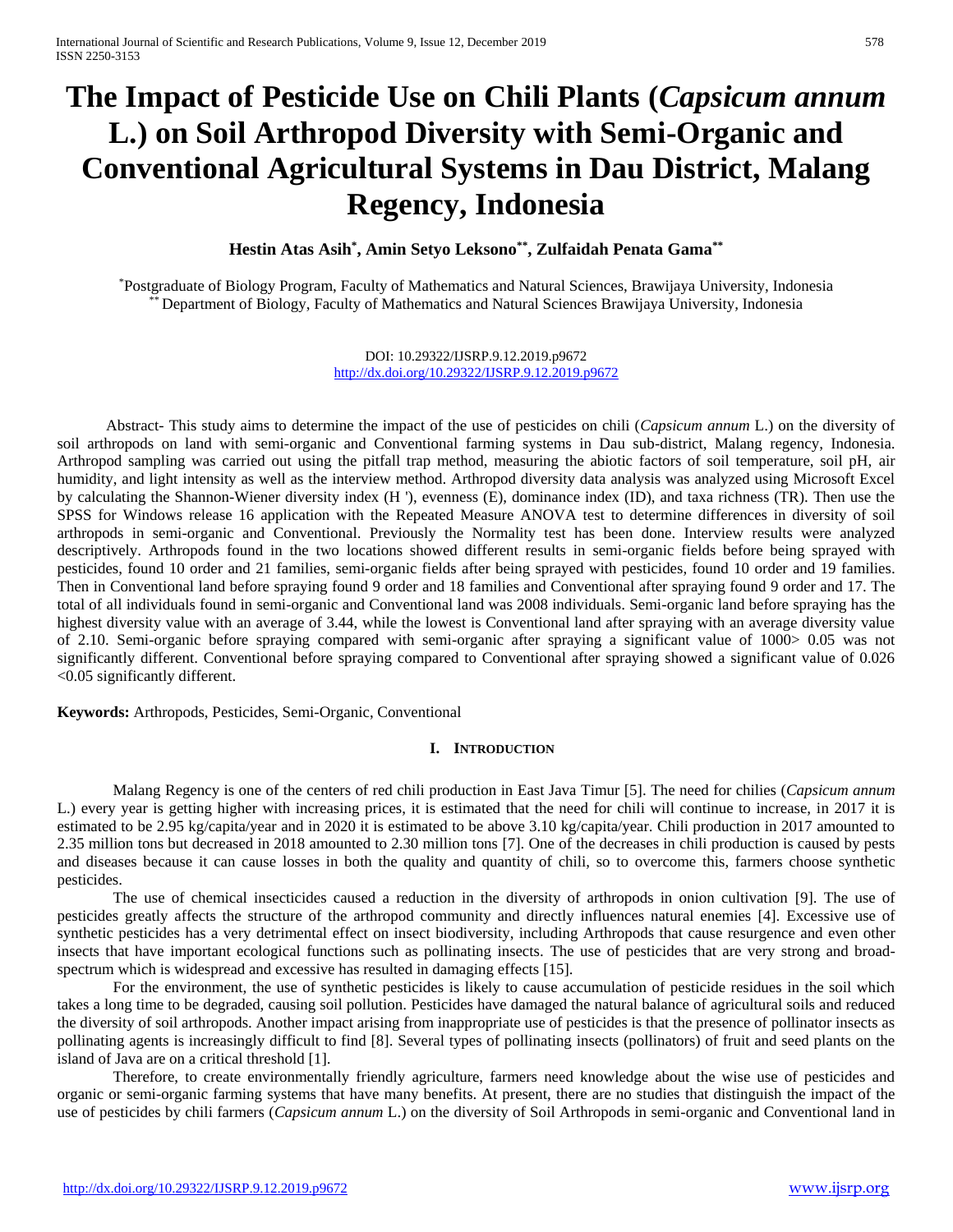Dau District. Based on the background above, it is necessary to research the impact of the use of pesticides by chili farmers (*Capsicum annum* L.) on the diversity of soil arthropods and pesticide residues in Dau District.

#### **II. METHODS**

The research was conducted in December 2018 - December 2019. Arthropod research and sampling and open interviews were conducted in Sumberbondo, Kucur Village, Dau District, Malang Regency, Indonesia. This research was conducted using a combination of research methods (Mixed Methods). The design of this study uses Sequential Explanatory. The method used first is the open interview technique (interview). The first sampling method is done by using purposive sampling with the number of respondents 10 chili farmers. Farmers who use pesticides on their land are grouped into 2 categories, namely: Semi Organic: A chili farmer who uses a mixture of pesticides, chemical, and vegetables. And Conventional: Chili farmers who only use chemical pesticides. The second sample was taken using the pitfall trap method. The pitfall trap used was a 7 cm diameter glass jar filled with 50 ml of 70% alcohol (functioning as a preservative arthropod). Pitfall traps are installed at random zig-zag [16]. At each location, there are 10 pitfall traps performed 6 times 2 days before spraying and 2 days after spraying. Pitfall trap installation is carried out in the morning at 07.00 WIB. Pitfall traps are installed for 24 hours. Observation and identification of soil arthropods were done based on morphological characteristics [4]. Furthermore, diversity analysis was carried out with the Shannon-Wiener index (H ') [2,10], with the following formula:

**H= -∑ p i ln pi** ………………………………………………………….(1) Explanation :  $H =$  index Shanon-Wiener

 $N =$  the total number of individuals, it is the following formula:

………………………………………………………………….(3)

Diversity index criteria:  $H \leq 1 =$  low diversity (number of species and individuals low, presence of dominant dominance), H  $= 1-3$  = moderate diversity (number of species and individuals are moderate, number of individuals does not vary), H $> 3 =$  high diversity ( the number of species and individuals is high, there is no dominant type).

 $D = \sum_{i=1}^{s} (pi)^2$ …………………………………….…………..………(2)

Explanation:

D: Index Dominance Simpson

Pi: Proporsi spesies X on jumlah total

 $E = \frac{H}{\frac{H}{\sqrt{2}}}$ H max

Explanation: E: Evenness Evenness of species has an E value ranging from  $0 - 1$ . If the value of  $E = 1$  means that in the habitat there are no species that dominates, and vice versa if E approaches 0 there is a species that dominates.

**INP : KR + FR** ……………………………………………………..….(4)

Explanation: KR : Density Relative FR : Frekuensi Relative INP : Important Value Index

Arthropod diversity data analysis was analyzed using Microsoft Exel. Then use the SPSS for Windows release 16 application with the Repeated Measure ANOVA test to determine differences in diversity of soil arthropods in semi-organic and conventional land. Previously normality and homogeneity tests have been done. Interview results were analyzed descriptively.

## **III. RESULTS AND DISCUSSION**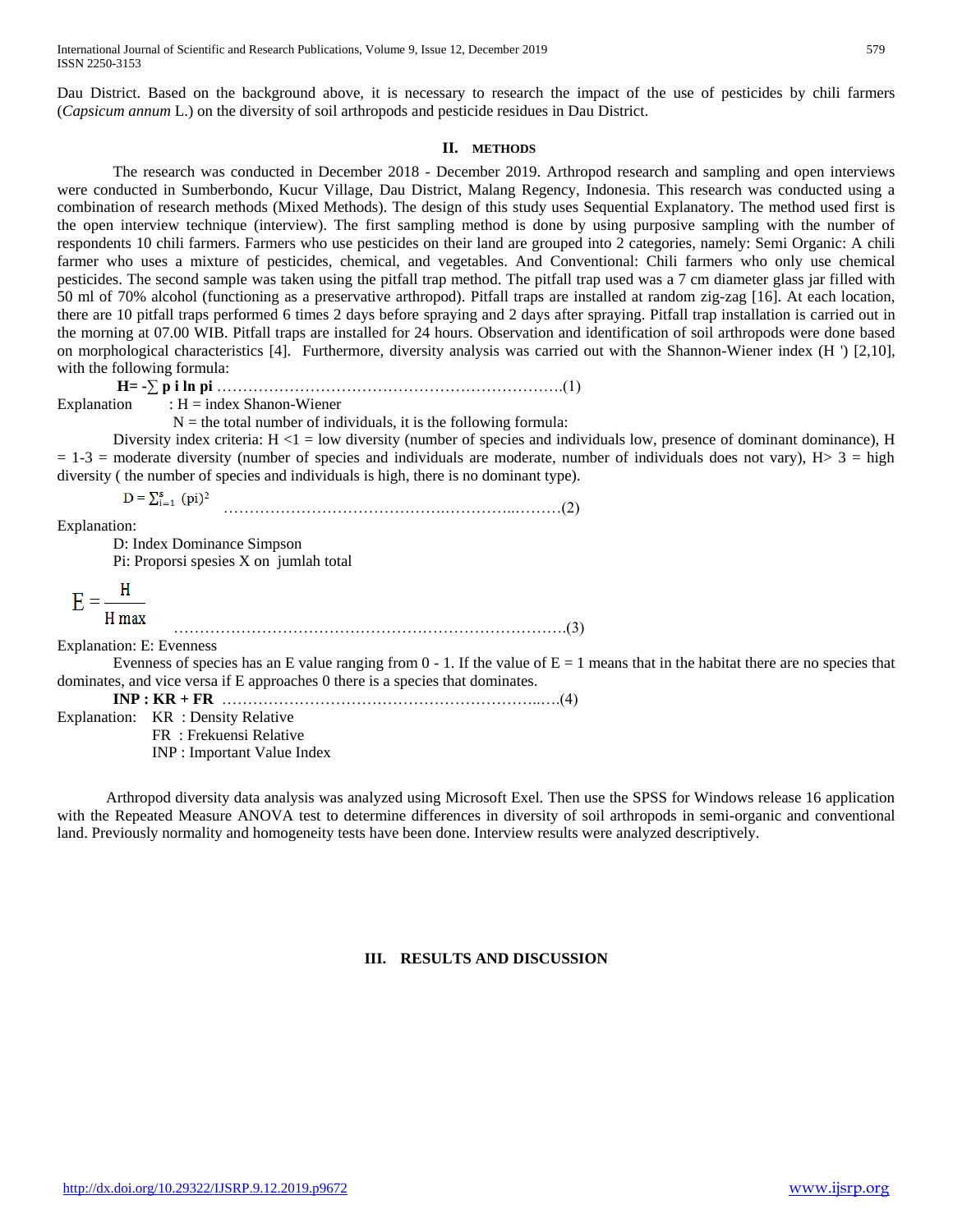

**Picture 1**. (A) Index Shanon-Wiener (H'), (B) Evenness (E), (C) Index Dominace (ID), (D) Taxa Richness in semi-organic and conventional land before and after spraying pesticides.

Based on the results of data analysis shows that semi-organic land before spraying has the highest diversity value with an average of 3.44, an average evenness value of 0.80, an average taxa richness value of 20.2, and the lowest dominance index 0,13. This shows that semi-organic land before spraying still has a diverse diversity of arthropods, a high number of species and individuals, and no species dominate. While the lowest is conventional land after spraying with an average diversity value of 2.10, an evenness index of 0.57, taxa richness value of 12.7, and the highest dominance index value is an average of 0.25. This is because the pesticides used in semi-organic fields are chemical pesticides mixed with vegetable pesticides and organic fertilizers so that the killing rate of the arthropods is still low and the availability of arthropods food is also high because many organic materials are contained in the soil. Organic material from fertilizer is a food source for microarthropods or mesoarthropods [17]. The use of synthetic pesticides has an impact on arthropods such as a decrease in natural enemy populations, pest resistance, and pest resurgence [6]. That the more types of insects and the more evenly distributed of each type of insect, the higher the diversity [13]. States that the total population of a families that does not dominate other families, the evenness value will tend to be high and vice versa if a families has a population that dominates the number of other populations then the equality will tend to below [18].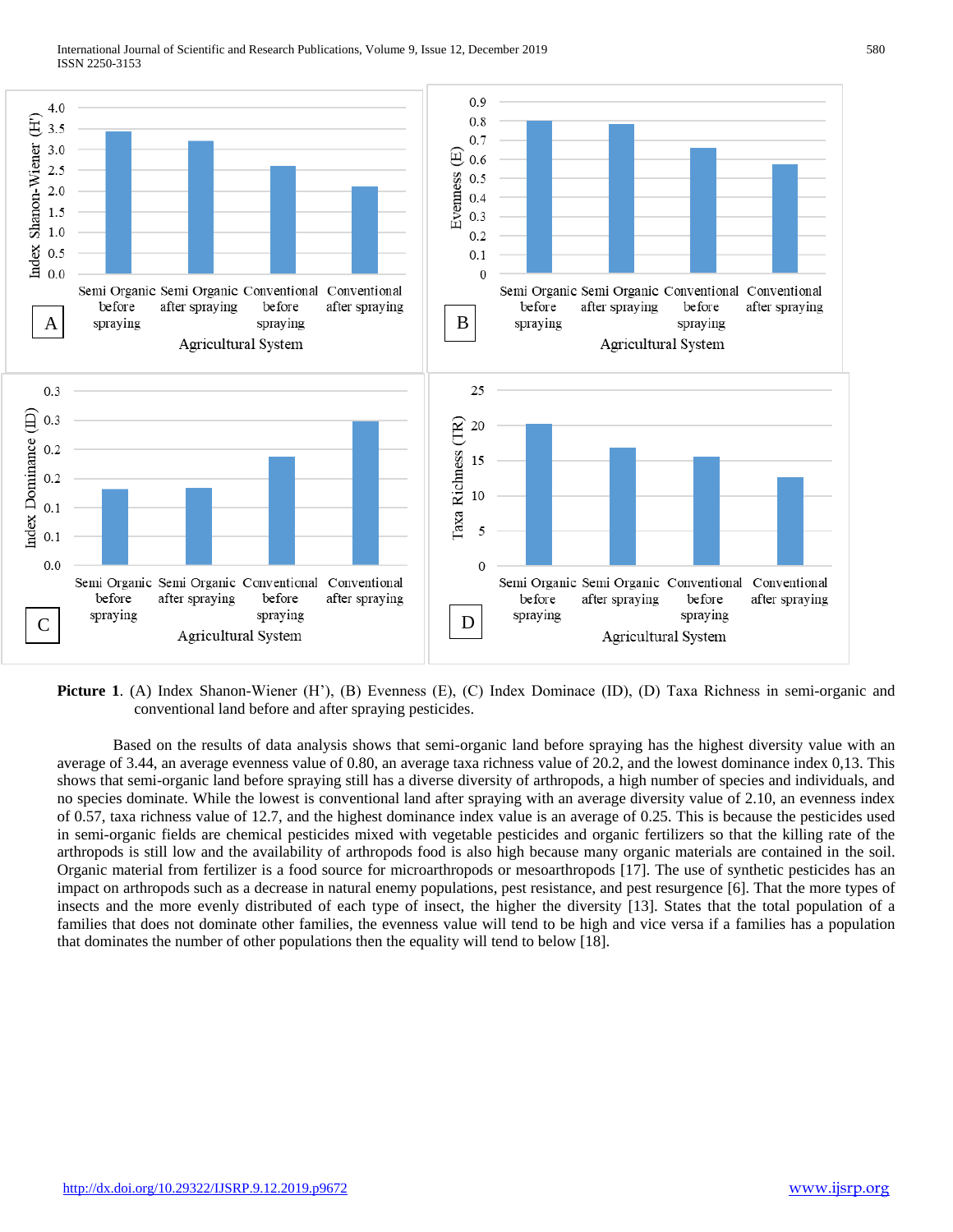

**Picture 2**. Important Value Index (%)

Based on picture 2, the important value index of all agricultural systems having the highest INP value is Formicidae. In semiorganic fields before spraying, the average value of formicidae was 0.51%, whereas in semi-organic fields after spraying, they showed formocidae of 45.73%. On conventional land before spraying showed an average value index of 60.83%, while on conventional land the average value of the index was 75.17%. The results of this study indicate that the two locations have the same community structure. The abundance of formicidae in both locations is due to their clustered habitat. Most order of the Hymenoptera, especially the formicidae group, have many types that act as predators of insect pests [4]. They show great diversity and increased the complexity of behavior in terms of a social organization so that their existence is almost everywhere.





Based on *Biplot* analysis, it is known that semi-organic land before spraying and after spraying is influenced by microclimate factors, namely air humidity, and soil pH, but it is less affected by light intensity and soil temperature. This group has a high index value of diversity, evenness, and taxa richness and a low dominance index. In the second group, conventional land before spraying and after spraying are affected by light intensity and soil temperature but are slightly affected by soil pH and humidity. This group has a high dominance index.

**Pairwise Comparisons**

**Tabel 1.** Pairwise comparisons of semi-organic and conventional land before and after spraying pesticides.

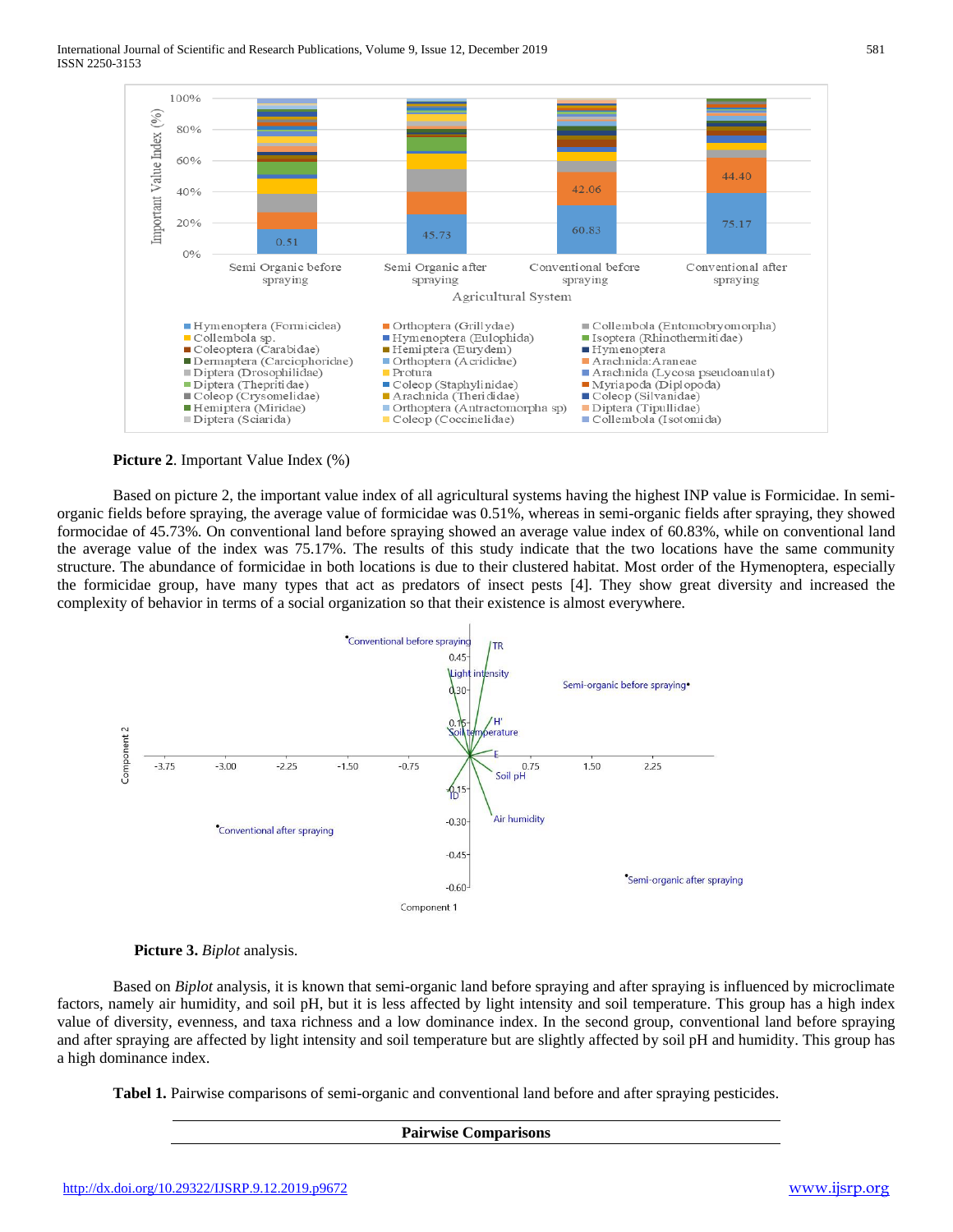| Measure: Spraying |                   |                            |            |                   |                                                        |                    |
|-------------------|-------------------|----------------------------|------------|-------------------|--------------------------------------------------------|--------------------|
| (I)               | $\rm (J)$<br>Time | Mean Difference<br>$(I-J)$ |            |                   | 95% Confidence Interval for<br>Difference <sup>a</sup> |                    |
| Time              |                   |                            | Std. Error | Sig. <sup>a</sup> | Lower Bound                                            | <b>Upper Bound</b> |
| 1                 | 2                 | .600                       | .452       | 1000              | $-.635$                                                | 1.835              |
|                   | 3                 | $2.250*$                   | .485       | .000              | .927                                                   | 3.573              |
|                   | 4                 | $3.450*$                   | .467       | .000              | 2.176                                                  | 4.724              |
| $\mathfrak{D}$    |                   | $-.600$                    | .452       | 1000              | $-1.835$                                               | .635               |
|                   | 3                 | $1.650*$                   | .418       | .001              | .510                                                   | 2.790              |
|                   | 4                 | $2.850*$                   | .385       | .000              | 1.798                                                  | 3.902              |
| 3                 |                   | $-2.250*$                  | .485       | .000              | $-3.573$                                               | $-0.927$           |
|                   | $\overline{2}$    | $-1.650*$                  | .418       | .001              | $-2.790$                                               | $-.510$            |
|                   | 4                 | $1.200*$                   | .404       | .026              | .097                                                   | 2.303              |
| $\overline{4}$    |                   | $-3.450*$                  | .467       | .000              | $-4.724$                                               | $-2.176$           |
|                   | 2                 | $-2.850*$                  | .385       | .000              | $-3.902$                                               | $-1.798$           |
|                   | 3                 | $-1.200*$                  | .404       | .026              | $-2.303$                                               | $-.097$            |

Based on the analysis of *Repeated Measures* ANOVA, it shows semi-organic before spraying (1) compared to semi-organic after spraying (2) the average decrease in arthropod abundance is 0.600, and the difference in decrease is not significant because the significant value is 1000> 0.05. This is because spraying in semi-organic agriculture uses chemical pesticides mixed with organic fertilizers and vegetable pesticides so that there is no significant change because organic fertilizers contain organic material which is a food source for arthropods in addition to the dose of chemical pesticides used below the recommended dose. Before being sprayed semi-organic (1) compared with conventional farming systems before spraying, there was an average decrease of 2,250, and the difference in reduction was significant because of a significant value of 0,000 <0.05. Semi-organic before spraying (1) was compared with conventional farming systems after spraying 3,450, and the difference in reduction was significant because of a significant value of 0,000 <0.05. Semi-organic after spraying (2) compared to conventional before spraying showed an average decrease of 1,650, and the difference in reduction was significant because of a significant value of 0.001 <0.05. Semi-organic after spraying (2) compared to conventional after spraying showed an average decrease of 2,850, and the difference in reduction was significant because of a significant value of  $0,000$  <0.05. Conventional before spraying (3) compared to conventional after spraying showed an average reduction of 1,200, and the difference in reduction was significant because of a significant value of 0.026 <0.05. The diversity between the two locations is very different. This is caused by a comparison between the number of certain species with the total number of species found in a particular community. Arthropods found in the two locations showed different results in semi-organic fields before being sprayed with pesticides found 10 order and 21 families. Semi organic land after being sprayed with pesticides found 10 order and 19 families. Then in conventional land before spraying found 9 order and 18 families. The last, conventional land after spraying found 9 order and 17 families. The total of all individuals found in semi-organic and conventional fields was 2023 individuals. The individual most commonly found in the 4 types of sampling is formicidae. Natural enemies of insects are divided into two, namely parasitoids and predators. Ants including natural insect insects that act as predators. Ants are insects belonging to the order Hymenoptera and families Formicidae which have an abundant number of species and populations [3]. Ants are included in predatory insects because they are active and strong and prey on smaller, weaker insects.

The role of ants in nature can have positive and negative effects on animals and humans. Positive benefits cannot be directly enjoyed by humans such as the role of predators, decomposing organic matter, controlling pests, and even helping pollination [12]. Ants can be used as predators for pest control on plantations. Solenopsis sp. in Brazil it can be used as an agent for controlling the density of larvae of the Diatrasa saccharalis, a sugar cane borer [14]. The abundance of formicidea tends to be abundant in semiorganic land compared to conventional, this is because conventional land uses synthetic pesticides which cause death and displacement of soil arthropods in conventional rice fields. The high diversity shows the availability of good food energy sources. The existence of elements and organic matter is one factor, the low level of ants in conventional land. Organic material will be used by soil animals as an energy source. The high and low wealth of land arthropods is influenced by the presence of food and climate [4]. Stable climate conditions cause the wealth of insect species to be high.

Interview results show semi-organic chili farmers using chemical pesticides mixed with vegetable pesticides and organic fertilizers. Chemical pesticides used are active ingredients of imidacropid, permectrin, supermectrin, and mankeb, with an average dose of 75 cc: 200L. the spraying of semi-organic spills is done once every 7 days. Conventional chili farmers use synthetic pesticides with high doses above the recommended dose. The active ingredients of pesticides used by conventional chili farmers are dursban, chlorpirifos, methamidopos, dimethoate and malation usually at a dose of 1 ml: 200 L. The average spraying of conventional land is 5-6 days. Most farmers do not understand the role of land animals so they are less concerned about the environment and the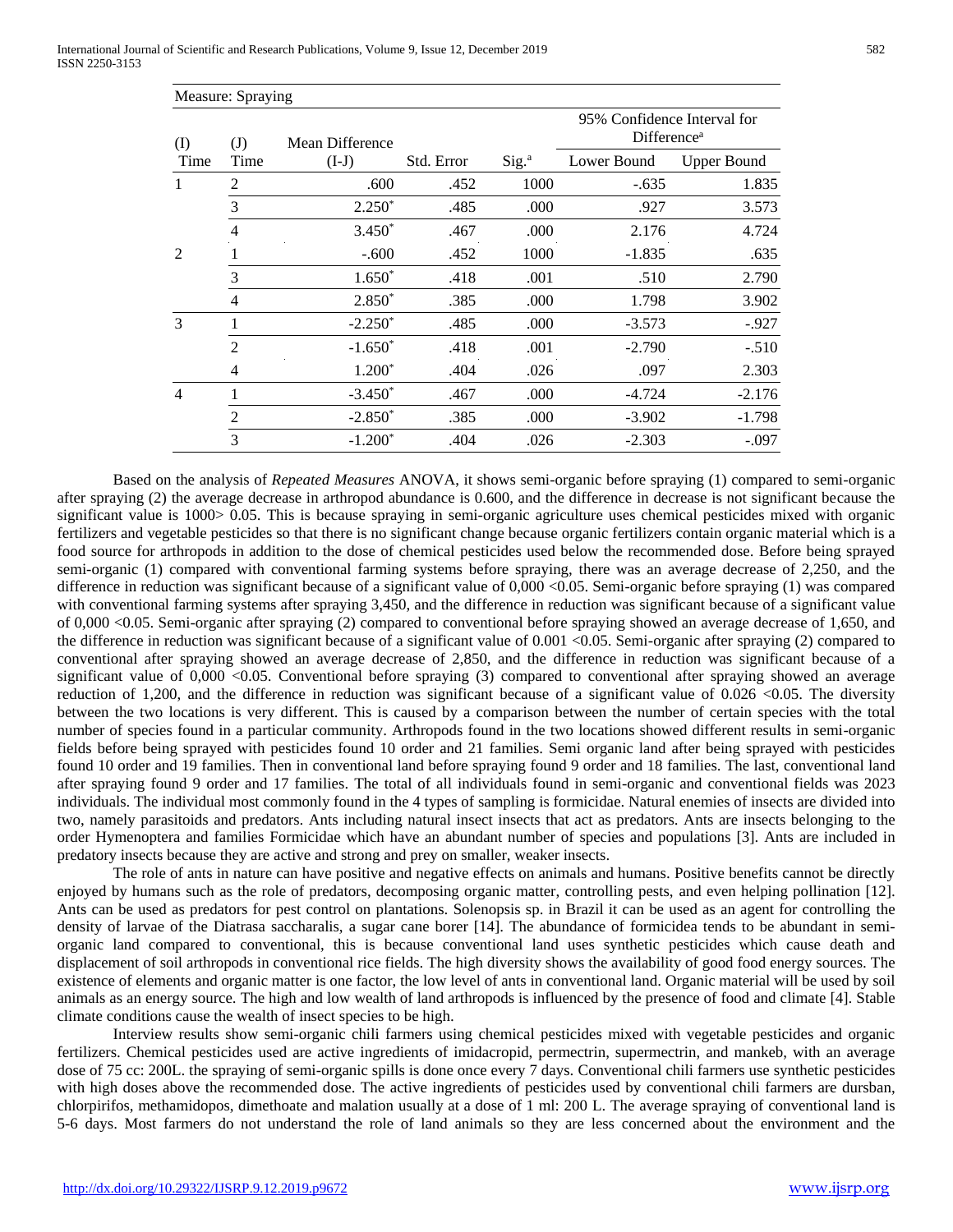ecosystem of rice fields. The low diversity of conventional land is caused by the killing of soil nutrients by chemical pesticides. The continuous use of chemical pesticides will cause more serious problems, namely the killing of natural enemies, the occurrence of resistance, secondary pest outbreaks and environmental pollution [11].

### IV. CONCLUSION

- 1. Semi-organic land before spraying has the highest diversity value with an average of 3.44, an average evenness value of 0.80, average taxa richness value of 20.2, and the lowest dominance index is 0.13. While the lowest is conventional land after spraying with an average diversity value of 2.10, an evenness index of 0.57, taxa wealth value of 12.7, and the highest dominance index value is an average of 0.25.
- 2. Semi-organic before spraying is compared with semi-organic after spraying with an average decrease in arthropod abundance of 0.600, and the difference in decrease is not significant because the significant value is 1000> 0.05. While other comparisons were significant, namely semi-organic before spraying compared with conventional farming systems before spraying a significant value of 0,000 <0.05 was significantly different. Semi-organic before spraying compared to conventional farming systems after spraying a significant value of 0,000 <0.05 was significantly different. Semi-organic after spraying compared to conventional before spraying showed a significant value of 0.001 <0.05 significantly different. Semi-organic after spraying compared to conventional after spraying showed a significant value of 0,000 <0.05 significantly different. Conventional before spraying compared to conventional after spraying showed a significant value of 0.026 <0.05 significantly different. This shows that the use of chemical pesticides can reduce the value of arthropod diversity.
- 3. Types and frequency of pesticide use in *Capsicum annum* L. chili on semi-organic farming system farmers using pesticides, organic fertilizers and imidacloprid chemical pesticides Imidacropid, permectrin, supermectrin and mankoseb, with an average frequency of watering pesticides once every 7 days. In chili farmers, conventional farming systems that use synthetic pesticides only are active ingredients of mextomil, mankozeb, dimethoate, profenofos, chlorpirifos and dursban. With a frequency of spraying as much as 5-6 days. Pesticides have been shown to reduce the diversity of soil arthropods, so they need to be considered for their use, and adjustments are recommended on the packaging label.

## V. ACKNOWLEDGEMENT

The author would like to thank Prof. Amin Setyo Leksono Ph.D and Zulfaidah Penata Gama, S.Sc., M.Sc., Ph. D who has guided and supported this research until completion.

#### REFERENCES

- [1] Abdurrahman, D.2008. *Biologi Kelompok Pertanian*, PT. Grafindo Media Pratama, Jakarta
- [2] Adianto, 1993. *Biologi Pertanian Pupuk Kandang, Pupuk Organik Nabati dan Insektisida*. Penerbit Alumni: Bandung
- [3] Bolton, B. 1994. *Identification Guide to the Ant Genera of the World*. Harvard University Press. London. 222p.
- [4] Borror, D.J., Triplehorn, C.A., and Johnson, N.F. 1992. *Pengenalan Pelajaran Serangga. Edisi Keenam.* Diterjemahkan oleh: Partosoedjono, S. dan Brotowidjoyo, M.D. Gadjah Mada University Press
- [4] Croft, B.A., 1989. Arthropoda Biological Control Agent And Pestisides. *John Wiley and Sons*. New York. Chichester. Brisbone. Toronto. Singapore.
- [5] Direktorat Jendral Hortikultura. 2009. *Gambaran Kinerja Makro Hortikultura 2008.* Jakarta: Direktorat Jendral Hortikultura
- [6] Euis, S. dan Widjaja H. Widjaja. 2004. *Pestisida Botani Untuk Mengendalikan Hama Dan Penyakit Pada Tanaman Sayuran*. Balai penelitian tanaman sayuran. Bandung
- [7] Kementerian Perdagangan Republik Indonesia. 2019. *Analisis Perkembangan Harga Bahan Pangan Pokok Di Pasar Domestic Dan Internasional*
- [8] Khan, M. Z. 2003. Effect of Pesticides on Biodiversity: Comparison of Malathion with Biosal on Protein Contents in Calotes versicolor*. J. nat. hist. wildl*. 2 (1) : 25-28
- [9] Khasanah, N., 2004. Struktur Komunitas Artropoda Pada Ekosistem Bawang Merah Tanpa Perlakuan Insektisida*. J. Agroland.* 11 (4) : 358-364
- [10] Odum, E.P. 1996. *Dasar-dasar Ekologi. Edisi ketiga*. Gajah Mada Universitas Press. Yogyakarta
- [11] Rauf, A., B.M. Shepard, & M.W. Johnson. 2000. Leafminer in vegetables, ornamental plants and weeds in Indonesia: surveys of host crops, species composition and parasitoids*. Int. J. Pest Manage*. 46 (4): 257 – 266.
- [12] Riyanto. 2007. Kepadatan, Pola Distribusi dan Peranan Semut pada Tanaman di Sekitar Lingkungan Tempat Tinggal. *Jurnal Penelitian Sains* 10(2): 241- 253.
- [13] Rizali, A., Buchari, D., Triwidodo, H., 2002. *Keanekaragaman serangga pada lahan persawahan -tepian hutan : indikator untuk kesehatan linkungan. Jurnal Perlindungan Tanaman Indonesia*. Fakultas Pertanian, Institut Pertanian Bogor
- [14] Rossi M.N. & Fowler H.G. 2002. Manifulation of Fire Ant Density, Solenopsis spp., for Short-Term Reduction of Diatraea saccharalis Larva densities in Brazil. *Scienta Agricola* 59 (2) : 389-392.
- [15] Tarumingkeng, R. C. 2002. *Serangga dan Lingkungan. Institut pertanian bogor*. SERANGGALINGK. htm. Diakses pada tanggal 15 Januari 2018.
- [16] Triyogo, Ananto., Anshorulloh, Ahmad Ja`far Anshorulloh, dan Widyastuti, Siti Muslimah. 2016. Populasi Serangga pada Tingkat Perkembangan Agroforestri Jati yang Berbeda*. Biota*. Vol. 1 (2): 75−84.
- [17] Witriyanto, Roma., Hadi, Mochammad., dan Rahadian, Rully. 2015. Keanekaragaman Makroarthropoda Tanah di Lahan Persawahan Padi Organik dan Anorganik, Desa Bakalrejo Kecamatan Susukan Kabupaten Semarang. *Bioma*. Juni ISSN: 1410-8801 Vol. 17, No. 1, Hal. 21-26
- [18] Yaherwandi, 2008. Analisis Spesial Landscaps Pertanian dan Keanekaragaman Hymenoptera di Daerah haliran Sungai Cianjur. *Jurnal Perhimpunan Entomologi*. Perlindungan Tanaman, Universitas Andalas, padang